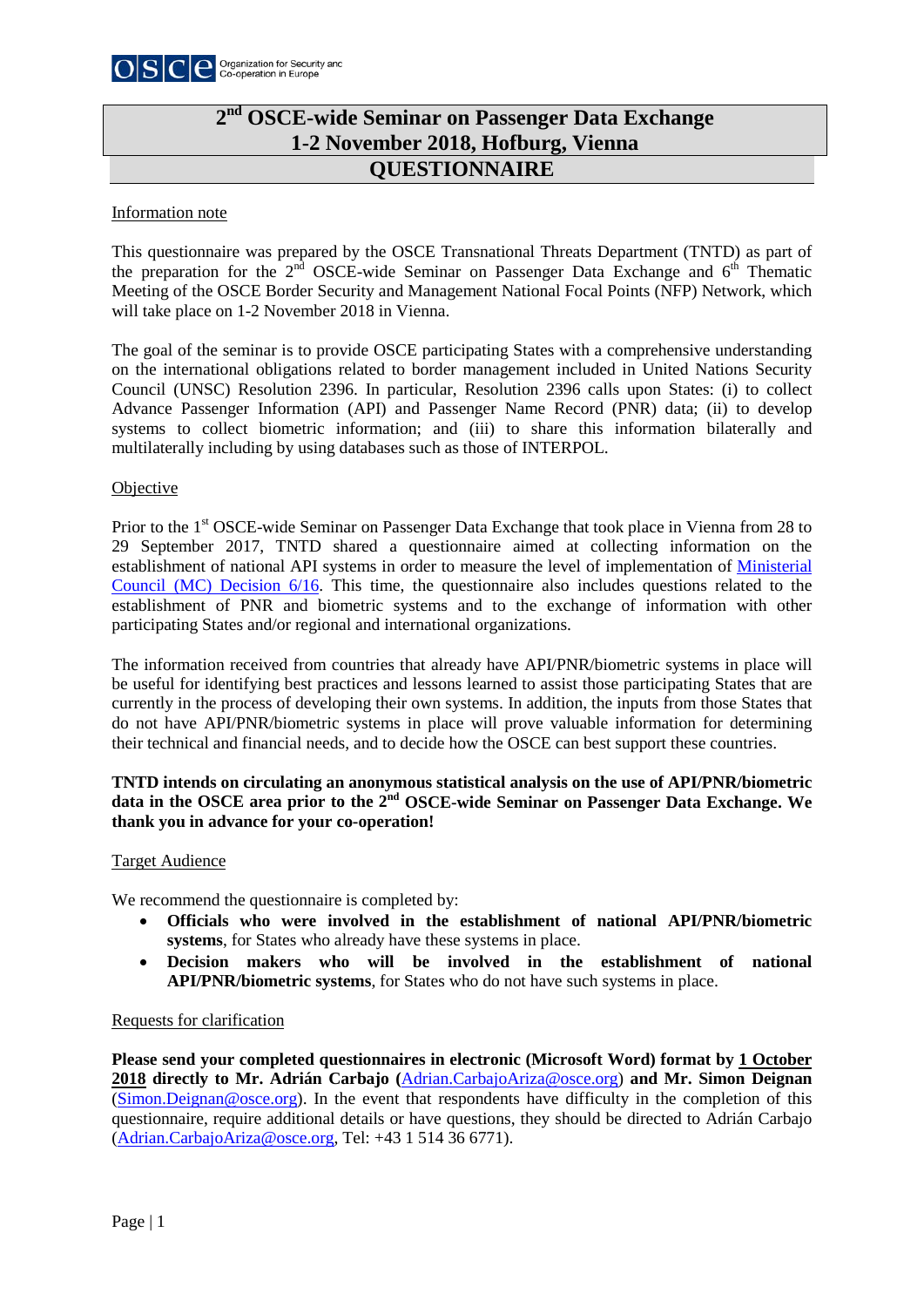

| Questionnaire $1A - To$ be completed by States who already have (a)<br>passenger data exchange system(s) (API/PNR) in place                                                                                                                                                                                                                                                                                            |                                                    |  |
|------------------------------------------------------------------------------------------------------------------------------------------------------------------------------------------------------------------------------------------------------------------------------------------------------------------------------------------------------------------------------------------------------------------------|----------------------------------------------------|--|
| Section $1$ – Characteristics of the passenger data exchange system(s)                                                                                                                                                                                                                                                                                                                                                 |                                                    |  |
| <b>1. Type of system</b> - if you have more than one (e.g. iAPI)<br>and PNR), please check all appropriate boxes                                                                                                                                                                                                                                                                                                       | Batch style API<br>Interactive API $(iAPI)$<br>PNR |  |
| 2. What is the status of implementation of your passenger data exchange system(s)? Please<br>indicate how long your country has been collecting API and/or PNR data as well as the current<br>number/percentage of air routes/carriers being targeted. <sup>1</sup>                                                                                                                                                    |                                                    |  |
| 3. Has your country established a single window (i.e. one national authority receiving API<br>data on behalf of all other authorities) and/or a Passenger Information Unit (PIU)?<br>N <sub>0</sub><br>Yes<br>3a. If your country has established a single window, please indicate which national entity owns it:<br>3b. If your country has established a PIU, please indicate what national agencies are part of it: |                                                    |  |
| 4. Which national entities currently have access/make use of API and/or PNR data?                                                                                                                                                                                                                                                                                                                                      |                                                    |  |
| 5. Does your country cross-check API and/or PNR data against national and/or<br>international databases?                                                                                                                                                                                                                                                                                                               |                                                    |  |
| Yes, and it is done automatically<br>Yes, and it is done manually<br>$\mathbf{1}$<br>N <sub>0</sub><br>5a. If 'Yes', please indicate the databases against which API and/or PNR data is being cross-<br>checked:                                                                                                                                                                                                       |                                                    |  |
| 6. If your country has a PNR system in place, do you process the data against pre-<br>determined criteria, in order to identify persons that may be involved in terrorist offences<br>or serious crime?<br>Yes<br>N <sub>0</sub>                                                                                                                                                                                       |                                                    |  |

<span id="page-1-0"></span><sup>&</sup>lt;sup>1</sup> If possible, please share with us your national legislation related to API and/or PNR at [Adrian.CarbajoAriza@osce.org.](mailto:Adrian.CarbajoAriza@osce.org)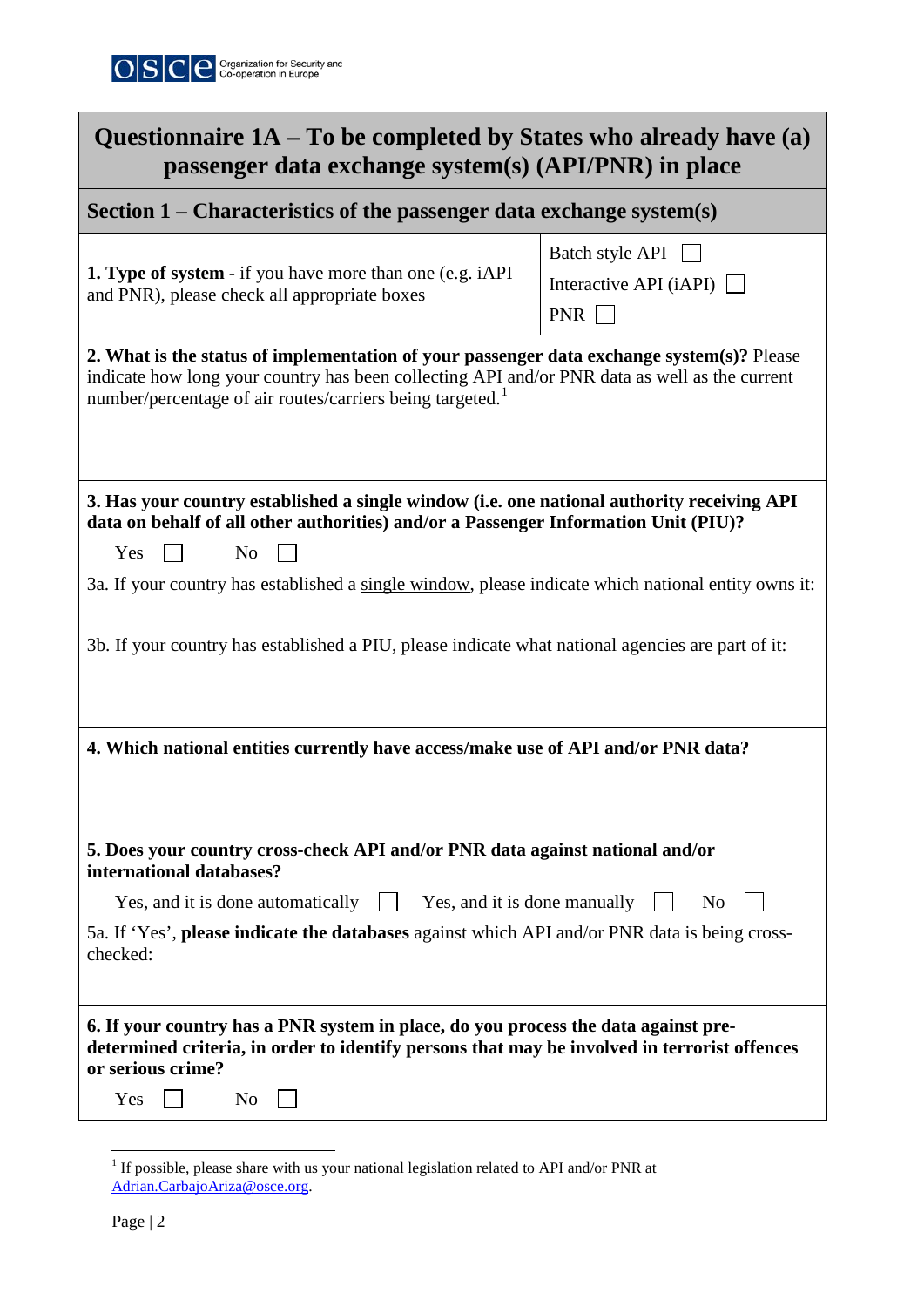

| 7. Is your country providing or considering the provision of assistance to other States for<br>the implementation of their API and/or PNR system(s)?                                                                                                                                     |
|------------------------------------------------------------------------------------------------------------------------------------------------------------------------------------------------------------------------------------------------------------------------------------------|
| Yes<br>N <sub>0</sub>                                                                                                                                                                                                                                                                    |
| 7a. If 'Yes', please indicate what type of assistance is your country offering/willing to offer:                                                                                                                                                                                         |
|                                                                                                                                                                                                                                                                                          |
| Section $2$ – Implementation of the national passenger data exchange system(s)                                                                                                                                                                                                           |
| 8. Which national agency/department was responsible for driving the programme<br>development (i.e. the 'project leader')? If different agencies were responsible for driving<br>different programmes (e.g. one for API and another for PNR), please indicate so.                         |
| 9. What national agencies/departments (apart from the project leader) participated in the<br>establishment of your API and/or PNR system(s)? If different agencies took part in different<br>programmes (e.g. some were involved on API issues but not on PNR ones), please indicate so. |
| 10. What were the approximate costs of setting up your API, iAPI and/or PNR system(s)?                                                                                                                                                                                                   |
| 11. Have you had any assistance from participating States or other entities in developing<br>your API, iAPI and/or PNR programme(s)?                                                                                                                                                     |
| Yes<br>N <sub>0</sub>                                                                                                                                                                                                                                                                    |
| 11a. If 'Yes', please provide more information:                                                                                                                                                                                                                                          |
| 12. Did you rely on a third party (e.g. commercial IT service provider) for the building of<br>your API and/or PNR system?                                                                                                                                                               |
| Yes<br>N <sub>0</sub>                                                                                                                                                                                                                                                                    |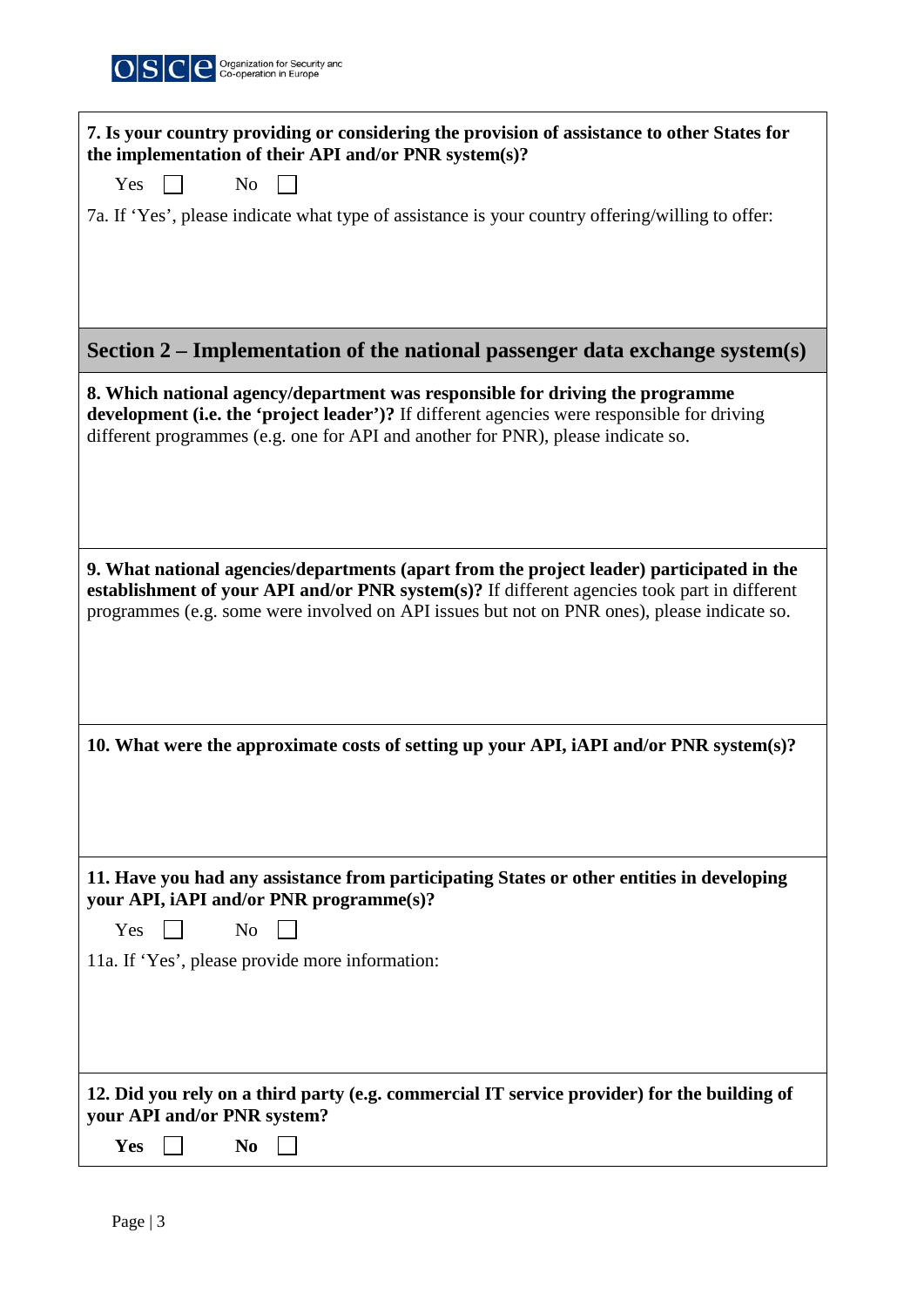

| Section 3 – Data capture, transmission and retention                                                                                                                                                                                                                                                                                                |
|-----------------------------------------------------------------------------------------------------------------------------------------------------------------------------------------------------------------------------------------------------------------------------------------------------------------------------------------------------|
| 13. Are financial sanctions for airlines foreseen in case of non-compliance with your API<br>and/or PNR requirements?                                                                                                                                                                                                                               |
| Yes<br>N <sub>o</sub>                                                                                                                                                                                                                                                                                                                               |
| 13a. If 'Yes', please provide more information on the sums (e.g. maximum and minimum<br>penalties):                                                                                                                                                                                                                                                 |
| 14. How long can API and/or PNR data be retained? If different retentions periods are<br>foreseen for different types of data, please indicate so.                                                                                                                                                                                                  |
| Section $4$ – Evaluation of the national passenger data exchange system(s)                                                                                                                                                                                                                                                                          |
| 15. To what extent has the establishment of an API and/or PNR system(s) contributed to<br>improving border management and countering terrorism in your country? Please, rate the<br>impact of each of the systems in a scale of +5 to 0 (5 = very large positive contribution; 0 =<br>no/negative impact) and provide an explanation to the rating. |
| 16. Have there been some unintended benefits and/or drawbacks to the implementation of<br>your API and/or PNR system(s) (e.g. spillover effects)?                                                                                                                                                                                                   |
| Yes<br>No                                                                                                                                                                                                                                                                                                                                           |
| 16a. If 'Yes', please provide more information:                                                                                                                                                                                                                                                                                                     |
| 17. Have any best practices in the implementation and the use of your national API and/or<br>PNR system(s) been identified?                                                                                                                                                                                                                         |
| Yes<br>N <sub>o</sub>                                                                                                                                                                                                                                                                                                                               |
| 17a. If 'Yes', please provide a list of examples:                                                                                                                                                                                                                                                                                                   |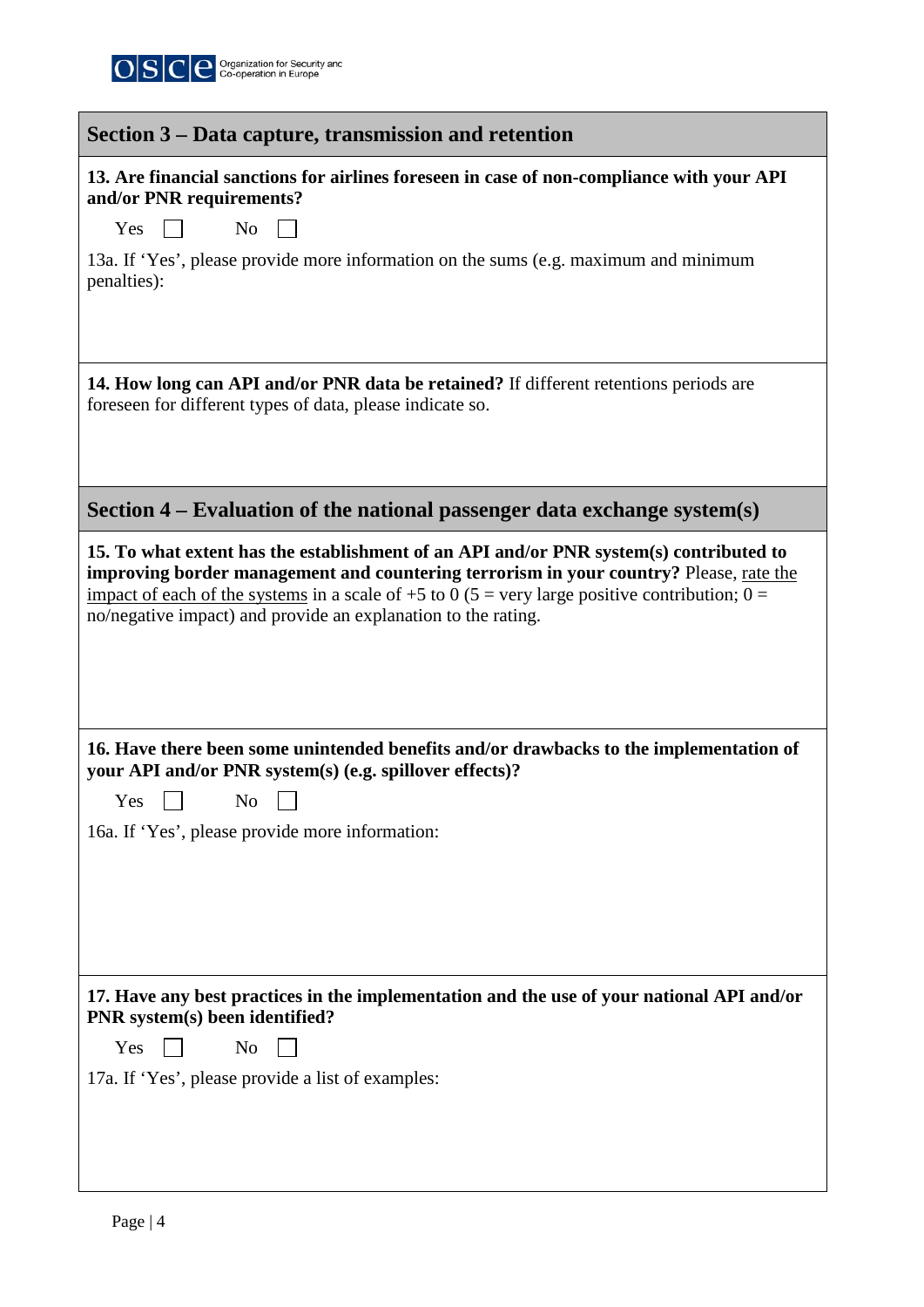

| Questionnaire 1B – To be completed by States who do not yet have a<br>passenger data exchange (API/PNR) system in place                                                                                            |                                                                                                                                                                                                                                                          |  |
|--------------------------------------------------------------------------------------------------------------------------------------------------------------------------------------------------------------------|----------------------------------------------------------------------------------------------------------------------------------------------------------------------------------------------------------------------------------------------------------|--|
|                                                                                                                                                                                                                    | 1a. If 'Yes', what type of system are you<br>expecting to implement?<br>$API/IAPI$ PNR Both                                                                                                                                                              |  |
| 1. Does your country expect to implement an<br>API and/or a PNR system within the next 12<br>months?<br>No<br>Yes                                                                                                  | 1b. If 'Yes', is this included in a National<br><b>Plan/Strategy?</b><br>$Yes$ $\Box$<br>N <sub>o</sub><br>1ab. If 'Yes', please provide more information<br>(e.g. timeframe for implementation, type of<br>system to be developed, etc.) <sup>2</sup> : |  |
|                                                                                                                                                                                                                    | 1ca. If 'No', are there any specific reasons as<br>to why your country has not yet<br>implemented a passenger data exchange<br>system?<br>$Yes \Box$ No<br>1cb. If 'Yes', please provide more information:                                               |  |
| 2. What agency/department would be responsible for driving the programme development<br>(i.e. the project leader)?                                                                                                 |                                                                                                                                                                                                                                                          |  |
| 3. What agency could take the lead in the formation of a single window (i.e. one national<br>authority receiving API data on behalf of all other authorities) and/or a Passenger<br><b>Information Unit (PIU)?</b> |                                                                                                                                                                                                                                                          |  |
| 4. What agencies/departments would have access to/make use of API and/or PNR data?                                                                                                                                 |                                                                                                                                                                                                                                                          |  |

<span id="page-4-0"></span><sup>&</sup>lt;sup>2</sup> If possible, please share the document with us at  $Adrian.CarbajoAriza@osce.org$ .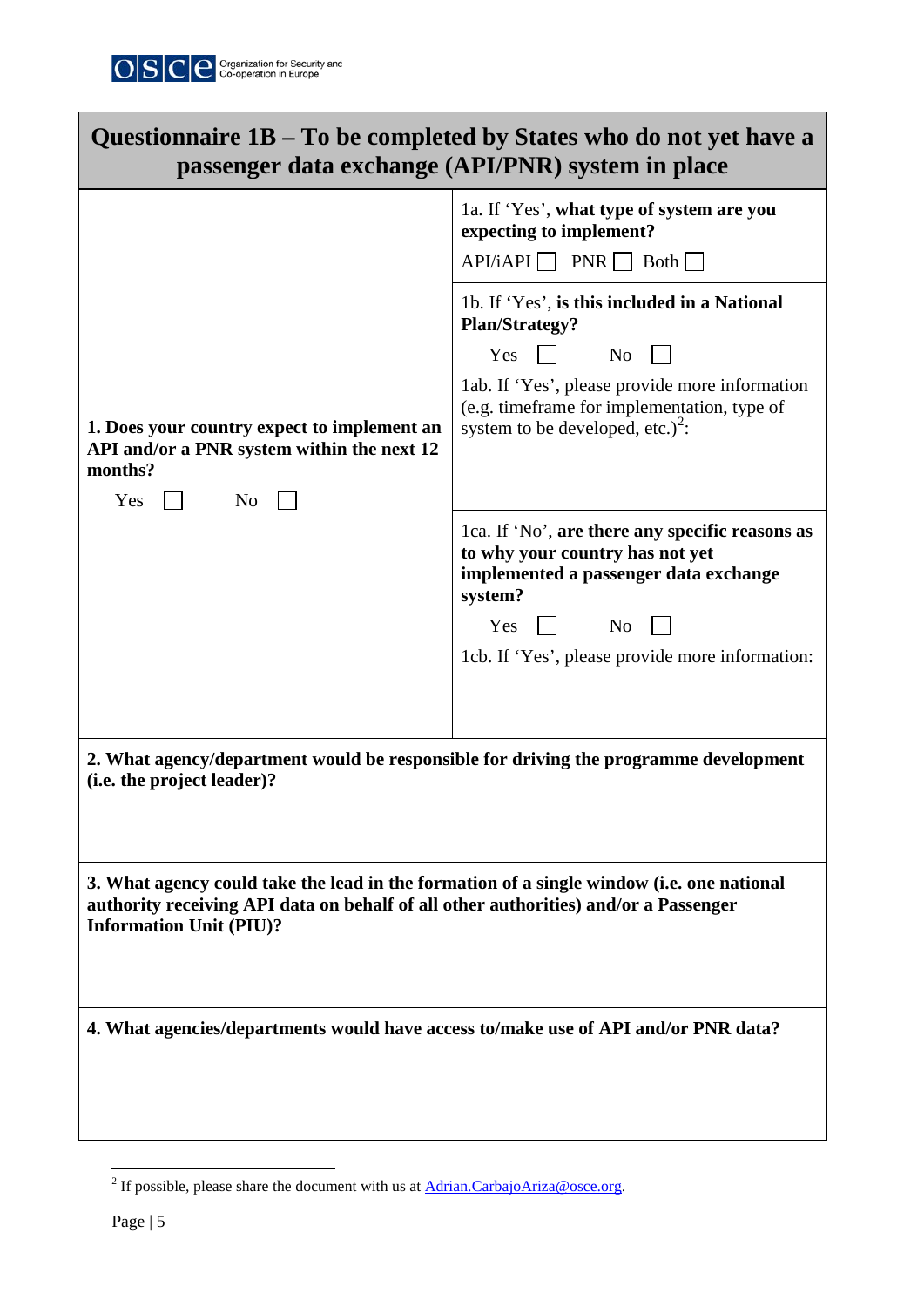

| 5. Do your national law enforcement and/or customs authorities have legal authority to<br>access or receive API and/or PNR data?                                                                                                                                                                             |
|--------------------------------------------------------------------------------------------------------------------------------------------------------------------------------------------------------------------------------------------------------------------------------------------------------------|
| N <sub>o</sub><br>Yes                                                                                                                                                                                                                                                                                        |
| 5a. If 'Yes', please provide more information about the legal framework (e.g. its content,<br>where to find these legal provisions):                                                                                                                                                                         |
|                                                                                                                                                                                                                                                                                                              |
| 6. Does your country have enough technical capacity and/or sufficient resources to<br>implement an API and/or a PNR system?                                                                                                                                                                                  |
| Yes<br>Only API<br>Only PNR<br>N <sub>0</sub>                                                                                                                                                                                                                                                                |
| 6a. If 'No', have you identified funding opportunities to do so?                                                                                                                                                                                                                                             |
| N <sub>0</sub><br>Yes                                                                                                                                                                                                                                                                                        |
| 6b. If 'Yes', please provide more information:                                                                                                                                                                                                                                                               |
|                                                                                                                                                                                                                                                                                                              |
|                                                                                                                                                                                                                                                                                                              |
| 7. Is your country intending to develop your API and/or PNR capability by itself or do you<br>believe you will need to engage with an outside service provider to assist in that process?                                                                                                                    |
| Engage with an outside service provider<br>Develop it ourselves $\vert \ \vert$                                                                                                                                                                                                                              |
| 7a. If you believe you will need to engage with an outside service provider, has your country<br>already started talks with anyone in this regard?                                                                                                                                                           |
| Yes<br>N <sub>o</sub>                                                                                                                                                                                                                                                                                        |
| 8. What type of assistance would your country need for the establishment of a national API<br>and/or PNR system(s)?                                                                                                                                                                                          |
|                                                                                                                                                                                                                                                                                                              |
|                                                                                                                                                                                                                                                                                                              |
| 8a. Would your country be interested in having an OSCE National Workshop on<br><b>Establishing an API/PNR System in order to develop a Roadmap for Implementation?</b>                                                                                                                                       |
| Yes<br>N <sub>o</sub>                                                                                                                                                                                                                                                                                        |
| 8b. Would your country be interested in hosting an independent consultant hired by the<br><b>OSCE to provide technical and legal assistance</b> (e.g. drafting legislation, issuing a Request for<br>Information to service providers and governments offering donated API and/or PNR services,<br>$etc.$ )? |
| Yes<br>No                                                                                                                                                                                                                                                                                                    |
| 8c. Would your country be interested in receiving hardware and/or software for setting up<br>your passenger data exchange programme?                                                                                                                                                                         |
| N <sub>o</sub><br>Yes                                                                                                                                                                                                                                                                                        |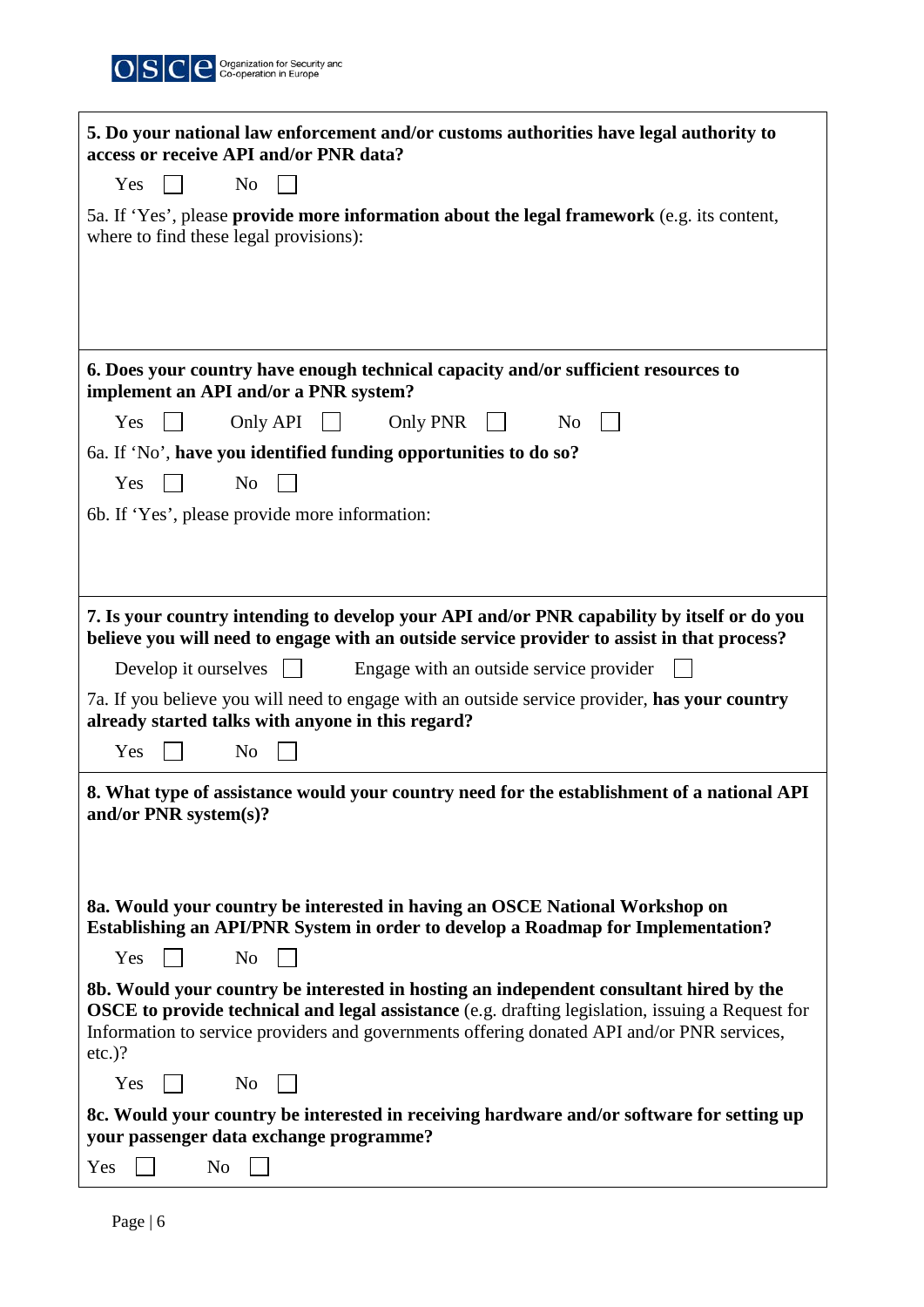

| Questionnaire 2 – Collection and exchange of biometric information                                                                                                                                                                                                                                                                                                                                                                                                                     |  |
|----------------------------------------------------------------------------------------------------------------------------------------------------------------------------------------------------------------------------------------------------------------------------------------------------------------------------------------------------------------------------------------------------------------------------------------------------------------------------------------|--|
| <b>Section 1 – Collection of biometric information</b>                                                                                                                                                                                                                                                                                                                                                                                                                                 |  |
| 1. Do you collect biometric information from foreign travellers arriving and/or departing<br>your country?<br>Yes<br>$\pm$<br>N <sub>0</sub><br>1a. If 'Yes', at what stage of the travel continuum do you collect these data?<br>At pre-departure (e.g. through visa applications)<br>At entry (e.g. through Automated Border Control systems)<br>At exit<br>1b. Please, indicate what type of biometric information is collected at the different stages of<br>the travel continuum: |  |
| 1ba. If 'Yes', do you collect biometric information from all categories of travellers (e.g.<br>children, adults, etc.)?<br>N <sub>o</sub><br>Yes<br>1bb. If you do not collect biometric data from all categories of travellers, please indicate the<br>different criteria for collecting biometric information based on the traveller identity:                                                                                                                                       |  |
| 1ca. If 'Yes', does biometric data collection take place in all Border Crossing Points (BCPs)<br>in your country, from airports to remote areas?<br>N <sub>o</sub><br>Yes<br>1cb. If biometric data collection does not take place in all BCPs in your country, please indicate<br>why and in which BCPs is biometric information collected:                                                                                                                                           |  |
| 2. Do you collect biometric information from persons applying for asylum in your country?<br>Yes<br>N <sub>0</sub>                                                                                                                                                                                                                                                                                                                                                                     |  |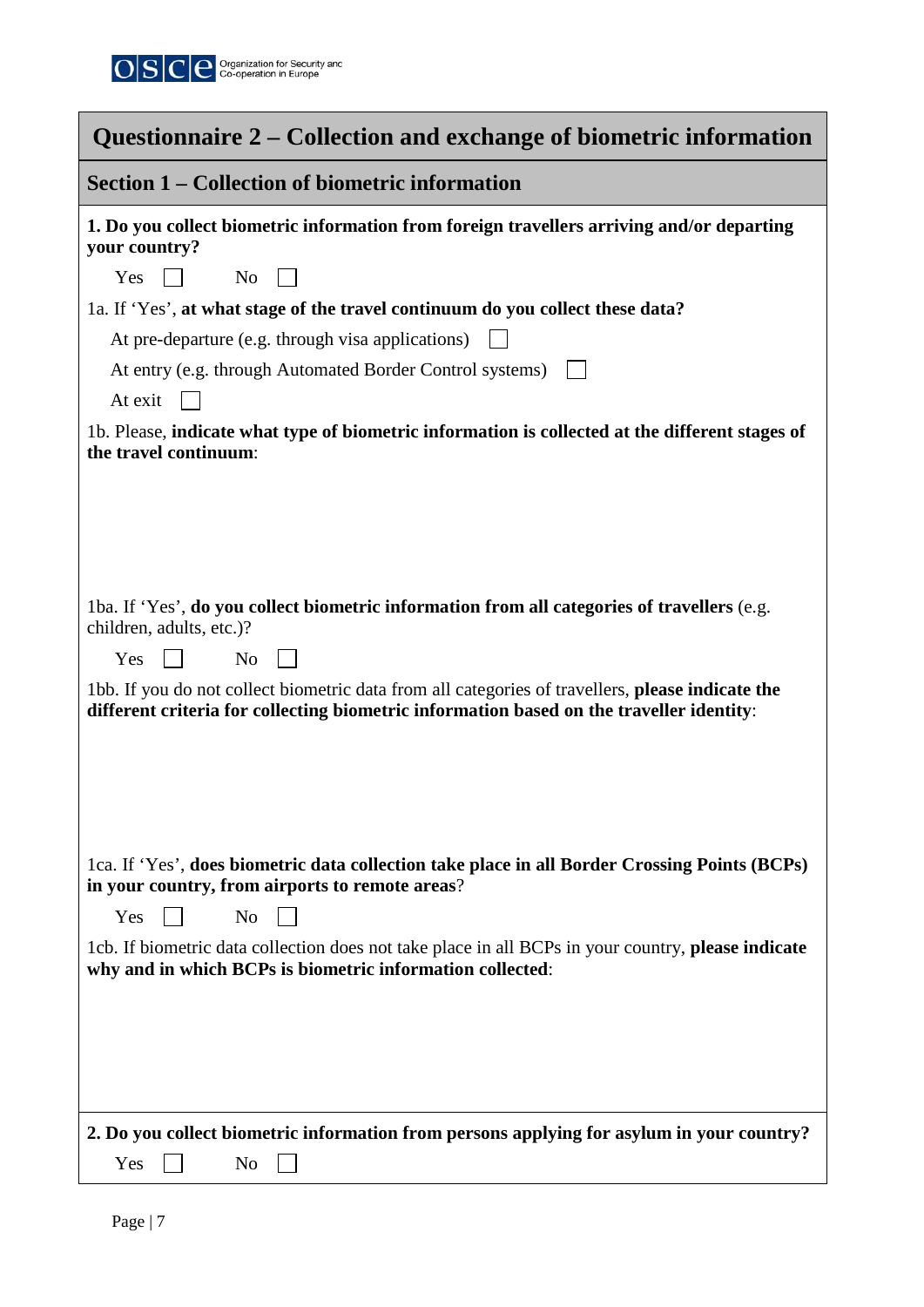

| <b>Section 2 – Verification of biometric information</b>                                                                                                                                                                                                                                                                         |
|----------------------------------------------------------------------------------------------------------------------------------------------------------------------------------------------------------------------------------------------------------------------------------------------------------------------------------|
| 3. Do you perform Biometric Identity Verification (BIV) at the border (i.e. comparison of<br>biometrics obtained from the traveller at the border with e.g. biometrics stored within the travel<br>document, such as an e-passport?                                                                                              |
| Yes<br>N <sub>0</sub>                                                                                                                                                                                                                                                                                                            |
| 3a. If 'Yes', please indicate how BIV is performed at your BCPs:                                                                                                                                                                                                                                                                 |
| 3b. If 'Yes', does BIV take place in all BCPs in your country, from airports to remote areas?                                                                                                                                                                                                                                    |
| N <sub>o</sub><br>Yes                                                                                                                                                                                                                                                                                                            |
| <b>4. Do you perform Biometric Watchlist Search</b> (i.e. search of biometrics obtained from the<br>traveller at the border or from their e-passport or travel application documents through a watchlist<br>containing the biometrics of persons of interest, such as those wanted by law enforcement)?<br>Yes<br>N <sub>o</sub> |
| 4a. If 'Yes', please indicate the watchlists against which the travellers' biometric data are<br>checked?                                                                                                                                                                                                                        |
| National watchlists                                                                                                                                                                                                                                                                                                              |
| Regional watchlists                                                                                                                                                                                                                                                                                                              |
| <b>INTERPOL's Face Recognition Database</b>                                                                                                                                                                                                                                                                                      |
| <b>INTERPOL's Fingerprints Database</b>                                                                                                                                                                                                                                                                                          |
| <b>INTERPOL's DNA Database</b>                                                                                                                                                                                                                                                                                                   |
| Other international watchlists                                                                                                                                                                                                                                                                                                   |
| 4b. If you are cross-checking travellers' biometric data against regional and international<br>watchlists different from INTERPOL's, please indicate their names:                                                                                                                                                                |
|                                                                                                                                                                                                                                                                                                                                  |
| 5. Do you exchange biometric information at the national, regional or international level?                                                                                                                                                                                                                                       |
| N <sub>o</sub><br>Yes                                                                                                                                                                                                                                                                                                            |
| 5a. If 'Yes', please indicate how biometric information exchange takes place:                                                                                                                                                                                                                                                    |
|                                                                                                                                                                                                                                                                                                                                  |
|                                                                                                                                                                                                                                                                                                                                  |
| Section 3 – Legal framework for biometric information collection and data<br>protection                                                                                                                                                                                                                                          |
| 6. Is there a national legal framework in place allowing for the collection of biometric<br>information for border control and/or counterterrorism purposes?<br>Yes<br>N <sub>0</sub>                                                                                                                                            |
|                                                                                                                                                                                                                                                                                                                                  |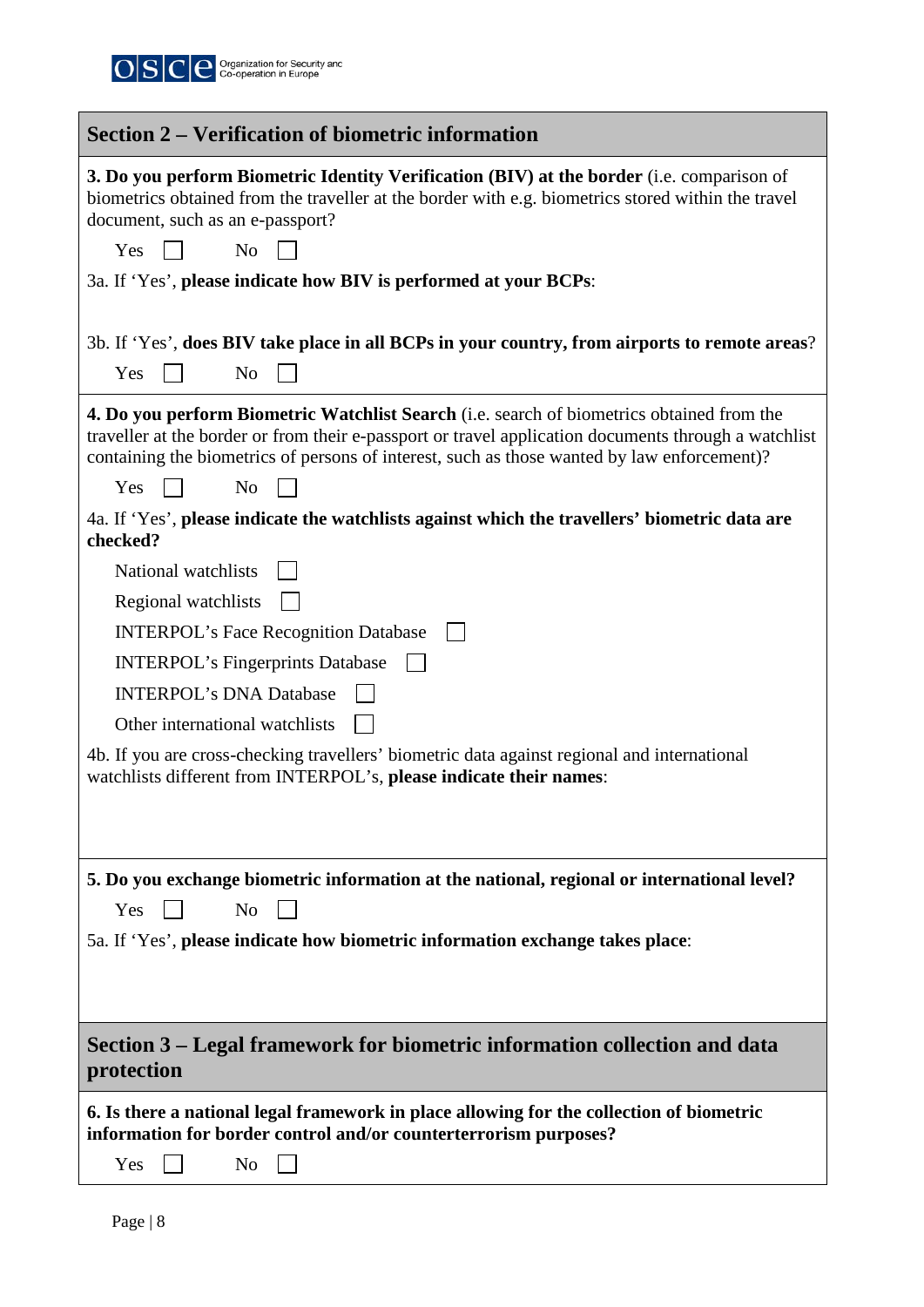

| 6a. If 'Yes', please indicate the name of the law/s and where it/they can be found:                                                         |
|---------------------------------------------------------------------------------------------------------------------------------------------|
|                                                                                                                                             |
|                                                                                                                                             |
|                                                                                                                                             |
| 7. How long is the biometric data from the different categories of people crossing your<br>borders retained by national authorities?        |
|                                                                                                                                             |
|                                                                                                                                             |
|                                                                                                                                             |
| 8. Is biometric data secured from unauthorized access and misuse?                                                                           |
| Yes<br>N <sub>0</sub>                                                                                                                       |
| 8a. If 'Yes', how is that done?                                                                                                             |
|                                                                                                                                             |
|                                                                                                                                             |
| 9. Do you ensure that the personal data provided is accurate?                                                                               |
|                                                                                                                                             |
| N <sub>o</sub><br><b>Yes</b>                                                                                                                |
| 9a. If 'Yes', how is that done?                                                                                                             |
|                                                                                                                                             |
|                                                                                                                                             |
| 10. How do you ensure that the collection and exchange of biometrics is carried out in                                                      |
| compliance with domestic and international human rights law (e.g. establishing appropriate                                                  |
| and independent oversight bodies to supervise the activities of State agencies)?                                                            |
|                                                                                                                                             |
|                                                                                                                                             |
| Section 4 – Evaluation of the biometric data collection system                                                                              |
|                                                                                                                                             |
| 11. Have you faced or are you currently facing any challenges in the implementation and/or<br>use of your biometric data collection system? |
| Yes<br>N <sub>o</sub>                                                                                                                       |
| 11a. If 'Yes', please provide a list of examples:                                                                                           |
|                                                                                                                                             |
|                                                                                                                                             |
| 12. Have any best practices in the implementation and the use of your biometric data<br>collection system been identified?                  |
| Yes<br>N <sub>0</sub>                                                                                                                       |
| 12a. If 'Yes', please provide a list of examples:                                                                                           |
|                                                                                                                                             |
|                                                                                                                                             |
|                                                                                                                                             |